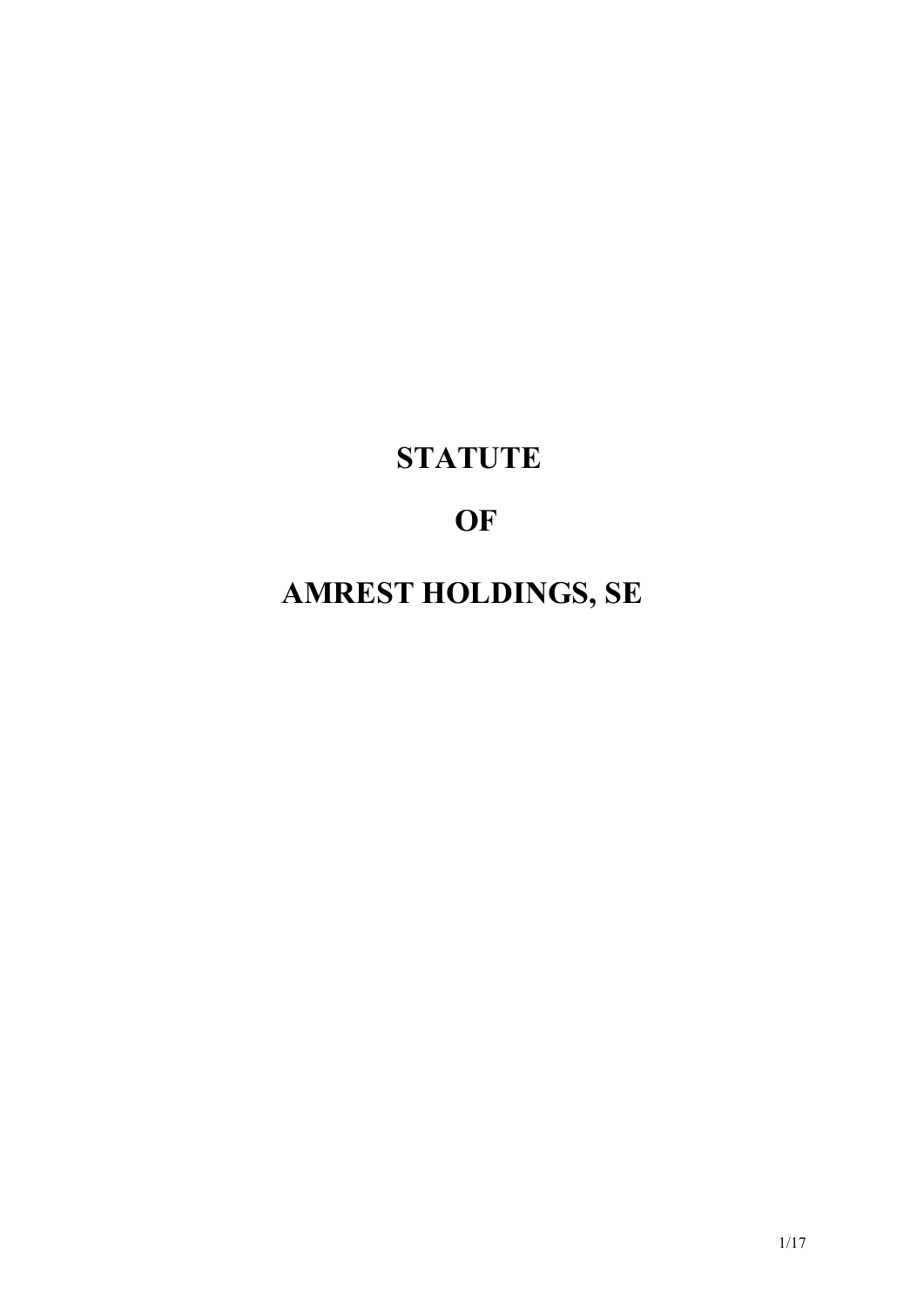# **TABLE OF CONTENTS**

| Article 1.-  |                                                                |  |
|--------------|----------------------------------------------------------------|--|
| Article 2.-  |                                                                |  |
| Article 3.-  |                                                                |  |
| Article 4.-  |                                                                |  |
|              |                                                                |  |
| Article 5.-  |                                                                |  |
| Article 6.-  |                                                                |  |
| Article 7.-  |                                                                |  |
|              | <b>CHAPTER III. SHARE CAPITAL INCREASE AND DECREASE 6</b>      |  |
| Article 8.-  |                                                                |  |
| Article 9.-  |                                                                |  |
| Article 10.- |                                                                |  |
| Article 11.- |                                                                |  |
|              |                                                                |  |
|              |                                                                |  |
|              |                                                                |  |
|              |                                                                |  |
|              |                                                                |  |
| Article 14.- |                                                                |  |
| Article 15.- |                                                                |  |
|              |                                                                |  |
| Article 17.- |                                                                |  |
| Article 18.- |                                                                |  |
| Article 19.- |                                                                |  |
| Article 20.- | Passing of resolutions by the General Shareholders' Meeting 11 |  |
| Article 21.- |                                                                |  |
|              |                                                                |  |
| Article 22.- |                                                                |  |
| Article 23.- |                                                                |  |
|              |                                                                |  |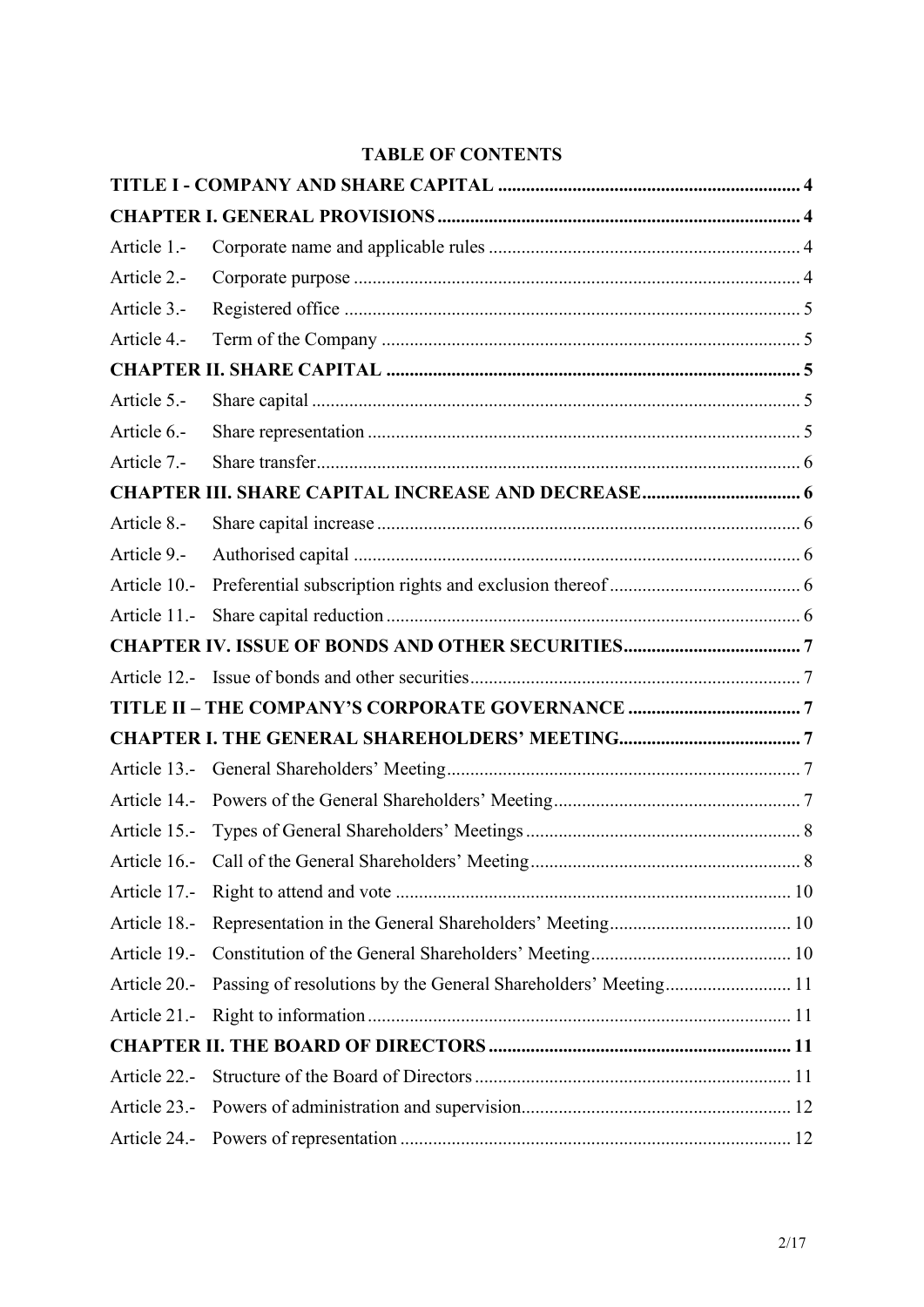| TITLE III - ANNUAL CORPORATE GOVERNANCE REPORT AND CORPORATE |                                                                                |  |  |  |
|--------------------------------------------------------------|--------------------------------------------------------------------------------|--|--|--|
|                                                              |                                                                                |  |  |  |
|                                                              |                                                                                |  |  |  |
|                                                              |                                                                                |  |  |  |
|                                                              |                                                                                |  |  |  |
|                                                              |                                                                                |  |  |  |
|                                                              | Article 34.- Preparation of the annual accounts and distribution of profits 16 |  |  |  |
|                                                              |                                                                                |  |  |  |
|                                                              |                                                                                |  |  |  |
|                                                              |                                                                                |  |  |  |
| TITLE V - WINDING UP AND LIQUIDATION OF THE COMPANY  17      |                                                                                |  |  |  |
|                                                              |                                                                                |  |  |  |
|                                                              |                                                                                |  |  |  |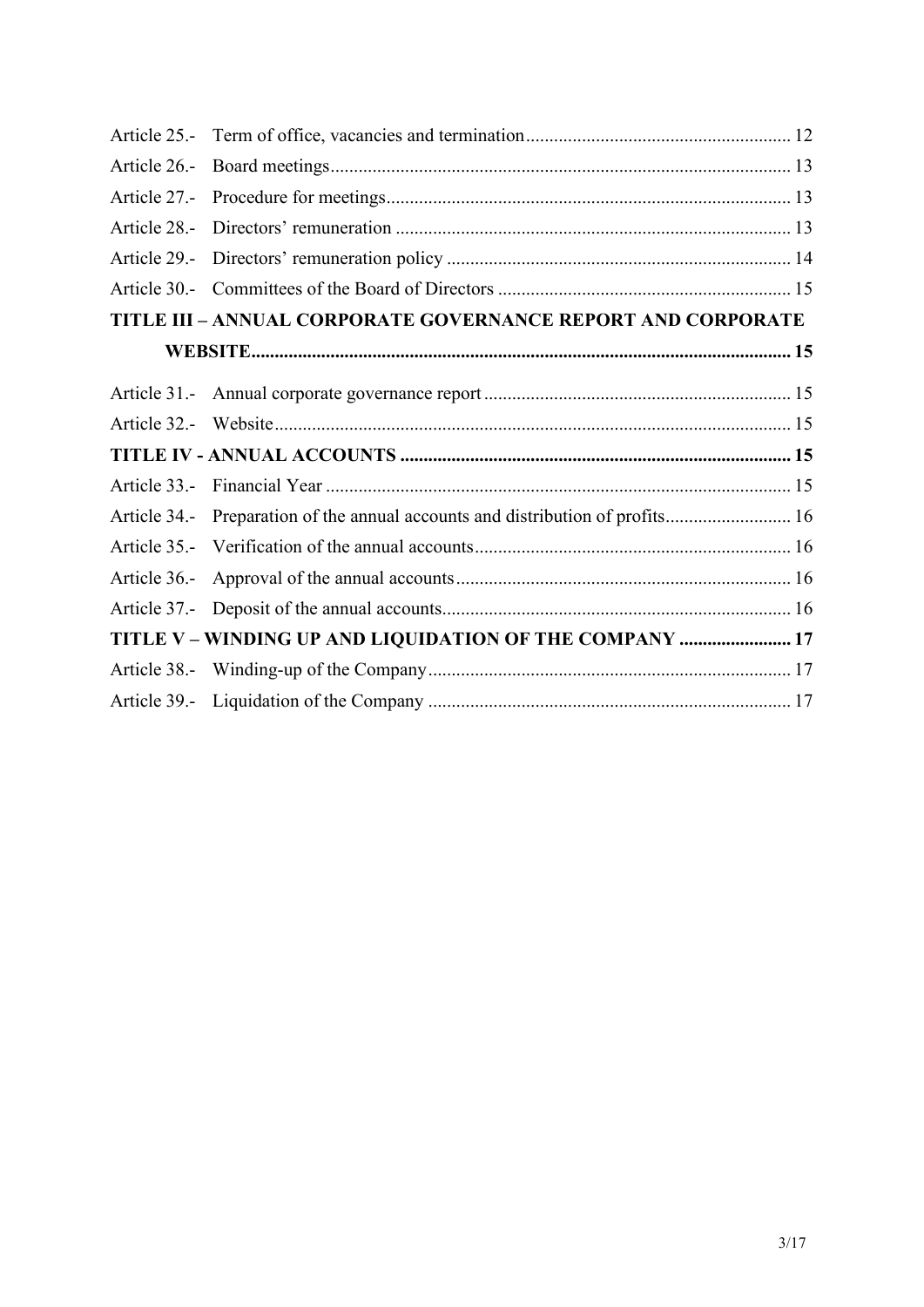# **TITLE I - COMPANY AND SHARE CAPITAL**

#### <span id="page-3-2"></span>**Chapter I. General provisions**

### <span id="page-3-1"></span><span id="page-3-0"></span>**Article 1.- Corporate name and applicable rules**

- 1. The Company will be called AMREST HOLDINGS, SE
- 2. The Company is a European company (SE) and, therefore, shall be governed by: the provisions of Council Regulation (EC) 2157/2001 of 8 October 2001; the applicable legislation relating to limited liability companies ("*sociedades de capital*"); other applicable laws and regulations; and its internal regulations.
- 3. The Company's internal regulations are made up of: its Statute; the Regulations of the General Shareholders' Meeting; the Regulations of the Board of Directors, and other internal corporate governance rules approved by the Company's competent decisionmaking bodies.

## <span id="page-3-3"></span>**Article 2.- Corporate purpose**

- 1. The corporate purpose of the Company is to carry out the following activities, both in Spain and abroad:
	- (a) Manage and operate restaurants, distribute, market and sell food products and any other products for human consumption.
	- (b) Assign rights to exploit the Company's goods and services to third parties so they can market and sell its products under a franchise contract or a master franchise contract.
	- (c) Purchase and sell, including import, export, transport, deposit, store and supply, all kinds of products and raw materials, not only for the Company and investee companies but also for third parties.
	- (d) Design and carry out advertising and sales promotion campaigns, on its own account or by third parties.
	- (e) Provide technical, commercial and consultancy services, including mediation between manufacturers and suppliers and centralised collection and payments, in the areas of accounting, legal, technical, financial, labour, tax and human resources, to companies forming part of its group.
	- (f) Own, license, operate, manage, develop, administrate, hold and protect intellectual and industrial property rights and the assets underlying such rights.
	- (g) Execute transactions involving financial derivative instruments relating to exchange rates, interest rates, securities or any other underlying asset, whether financial or otherwise, as well as financial transactions granting credit to, or assuming indebtedness with, companies belonging to its group, on behalf of which the Company may also grant the necessary guarantees and security.
	- (h) Research, design, develop, produce, operate and assign programs and, in general, computer, electronic and telecommunication products.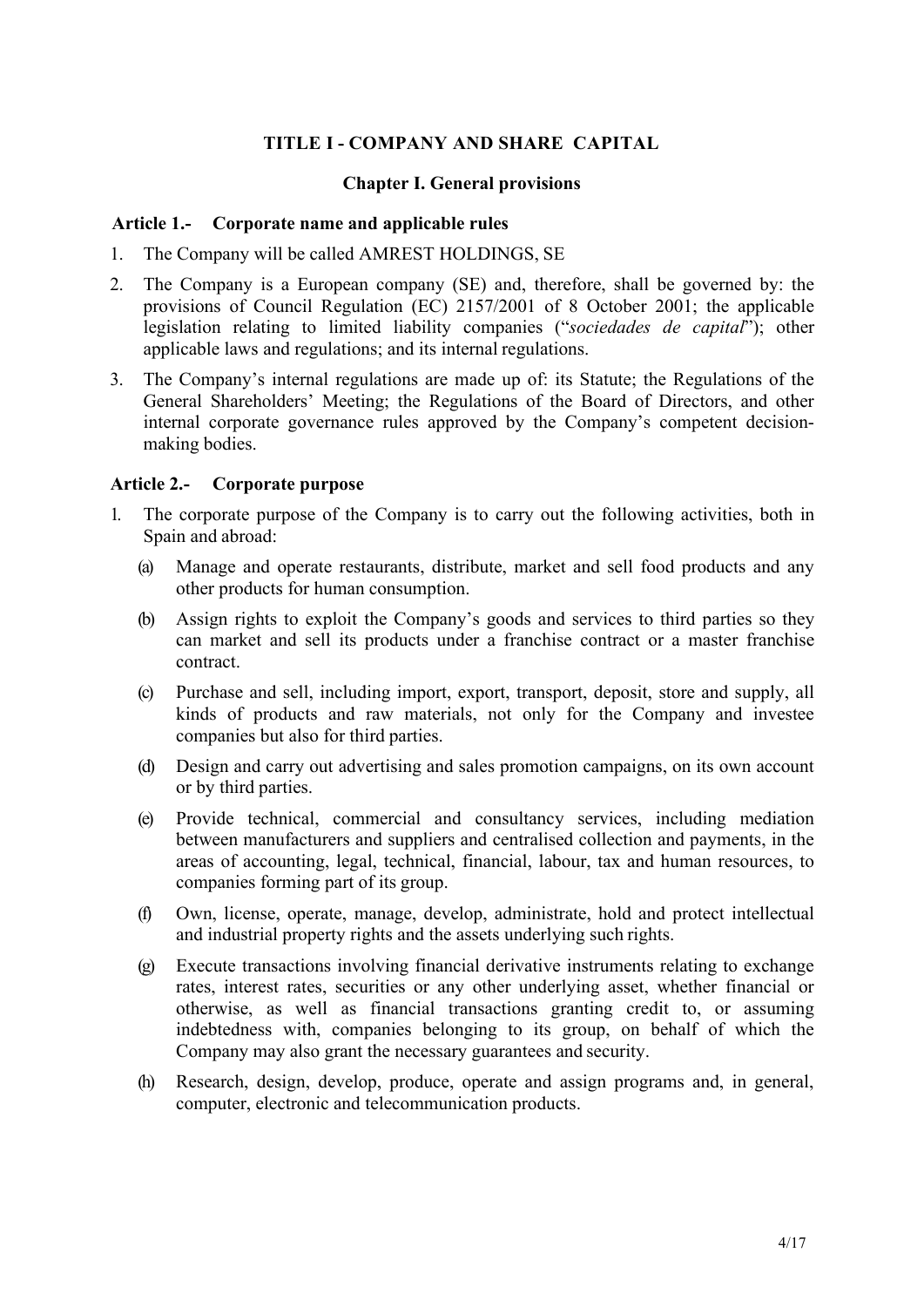- (i) Subscribe, secondary acquisitions, hold, use, manage and dispose of securities and shares in other companies, except those whose business is subject to special legislation.
- (j) Purchase, acquire, transfer, lease or rent, whether as a tenant or a landlord, and actively or passively enjoy any ownership of, urban and rural properties of all kinds, including plots and buildings.
- 2. The Company may perform the activities covered by the corporate purpose, either in Spain or abroad, directly or indirectly, by means of ownership rights in companies with an equivalent or similar purpose, or by any other legally permitted means. Consequently, the managing and administering of securities representing the equity of companies, whether or not resident in Spain, through the corresponding organisation of material and human resources, form part of the corporate purpose.
- 3. In any case, the corporate purpose does not include any activities for which the law imposes special requirements in order to be exercised, which are not met by the Company.

# <span id="page-4-0"></span>**Article 3.- Registered office**

- 1. The Company's registered office is established at Paseo de la Castellana, 163, 10th floor, 28046, Madrid.
- 2. The registered office can be moved to any other place within Spain further to a resolution adopted by the Board of Directors. In order to be transferred abroad, the General Shareholders' Meeting must agree to the transfer by means of a resolution.
- 3. The Board of Directors of the Company can agree to create, eliminate or transfer branches, representatives, agencies, delegations, offices, and other dependencies, in Spain or abroad, as it deems appropriate.

#### <span id="page-4-1"></span>**Article 4.- Term of the Company**

<span id="page-4-2"></span>The Company will be incorporated for an indefinite term.

#### **Chapter II. Share capital**

#### <span id="page-4-3"></span>**Article 5.- Share capital**

- 1. The share capital amounts to EUR 21,955,418.30 and is fully subscribed and paid up.
- 2. The share capital consists of 219,554,183 shares, with a face value of EUR 0.10, belonging to the same class and series.

#### <span id="page-4-4"></span>**Article 6.- Share representation**

- 1. The shares are represented by book entries.
- 2. The Company will recognise the people, whose name appears in the entries of the Company's shareholders register, as legitimate shareholders.
- 3. Should the person or entity appearing as legalised in the entries of the Company's shareholders register hold the legalisation in virtue of their position as fiduciary or another similar position of responsibility, the Company will be able to require them to reveal the identity of the beneficial share owners, as well as the applicable transfers and encumbrances on the shares.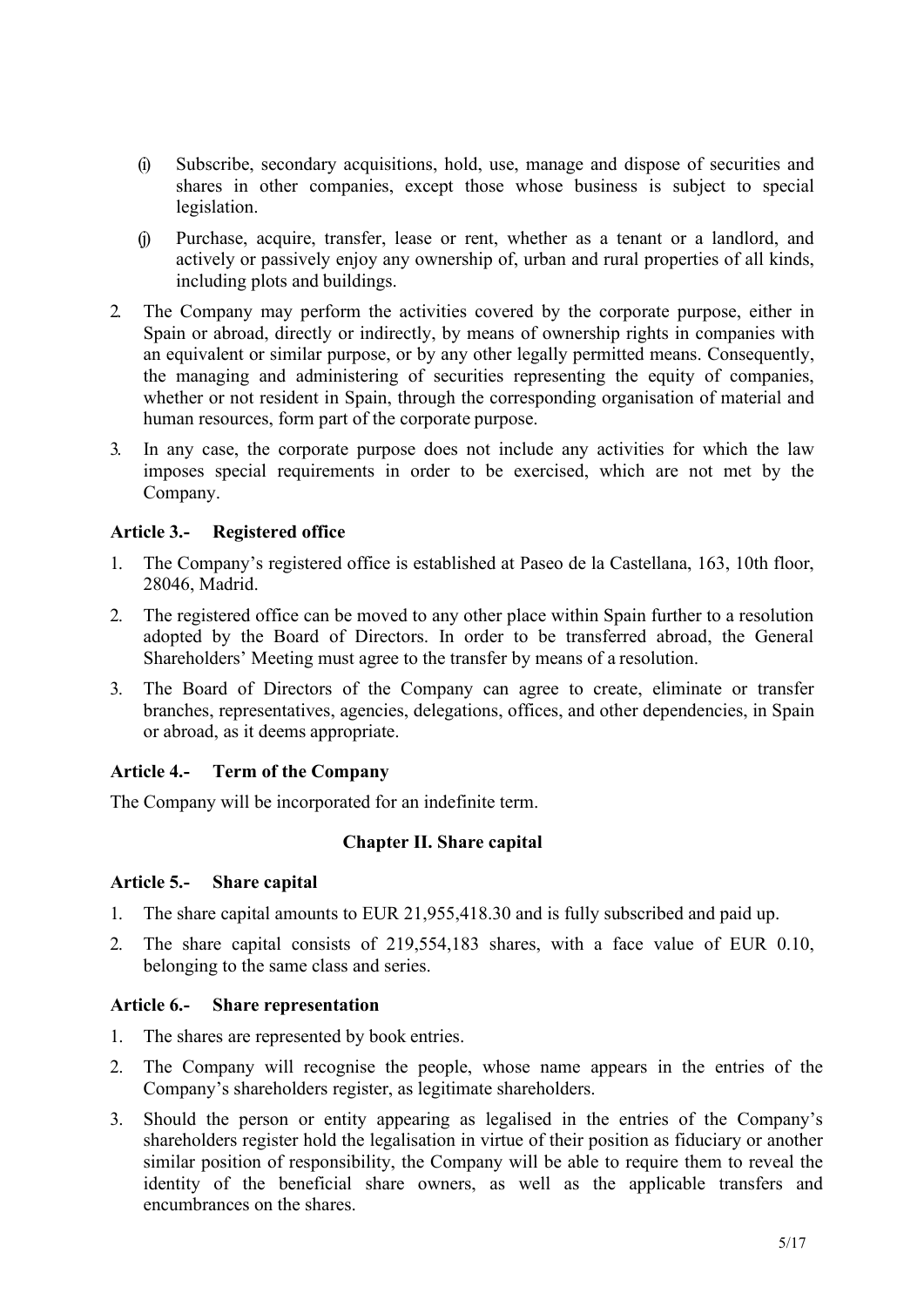4. The securities market regulations govern the creation and transfer of shares represented by the shareholders register, as well as the standing to exercise rights attached to the shares and other matters relating to securities.

## <span id="page-5-0"></span>**Article 7.- Share transfer**

The shares and all economic rights derived from them, including rights of preferential subscription and cost-free allocation, may be freely transferred by all legal means.

## **Chapter III. Share capital increase and decrease**

#### <span id="page-5-1"></span>**Article 8.- Share capital increase**

- 1. The share capital may be increased by means of a resolution adopted by the General Shareholders' Meeting, according to the provisions established in the law and in this Statute.
- 2. Unless otherwise expressly foreseen in the resolution, if the share capital is not fully subscribed within the established term, it will be increased by the value of the subscriptions made.

## <span id="page-5-2"></span>**Article 9.- Authorised capital**

- 1. The General Shareholders' Meeting may delegate the Board of Directors the power to approve the capital increase to a determined amount, on one or more occasions, at the times and in the amounts that it so decides and within the limits established by law. This delegation can include the power to exclude preferential subscription rights.
- 2. The General Shareholders' Meeting may likewise delegate the Board of Directors the power to determine the date when the adopted agreement to increase capital, will be carried out and to determine any conditions not previously determined by the General Shareholders' Meeting.

#### <span id="page-5-3"></span>**Article 10.- Preferential subscription rights and exclusion thereof**

- 1. In share capital increases with the issue of new shares, whether ordinary or preferred, charged against cash contributions, the Company's existing shareholders may exercise the right to subscribe a number of shares proportional to the par value of the shares that they hold at the time, where permitted to do so by law and within the period allowed by the Board of Directors.
- 2. The shareholders at the General Shareholders' Meeting, or where applicable the Board of Directors, may, if required by the corporate interest, exclude preferential subscription rights, totally or partially, in the cases and under the conditions as are provided by law.
- 3. Preferential subscription rights will not apply to share capital increase by means of noncash contributions or caused by the conversion of bonds into shares, the offsetting of credits or the exchange of shares as a result of the absorption of another company, part of its split-off assets, or its takeover.

#### <span id="page-5-4"></span>**Article 11.- Share capital reduction**

In accordance with the procedures provided by law, share capital may be reduced by: lowering the par value of shares, redeeming them, or pooling them for exchange. In all such cases, the purpose may be to refund contributions, waive unpaid subscriptions, create or increase reserves, re-establish the balance between the share capital and the Company equity diminished by losses, or several such purposes simultaneously.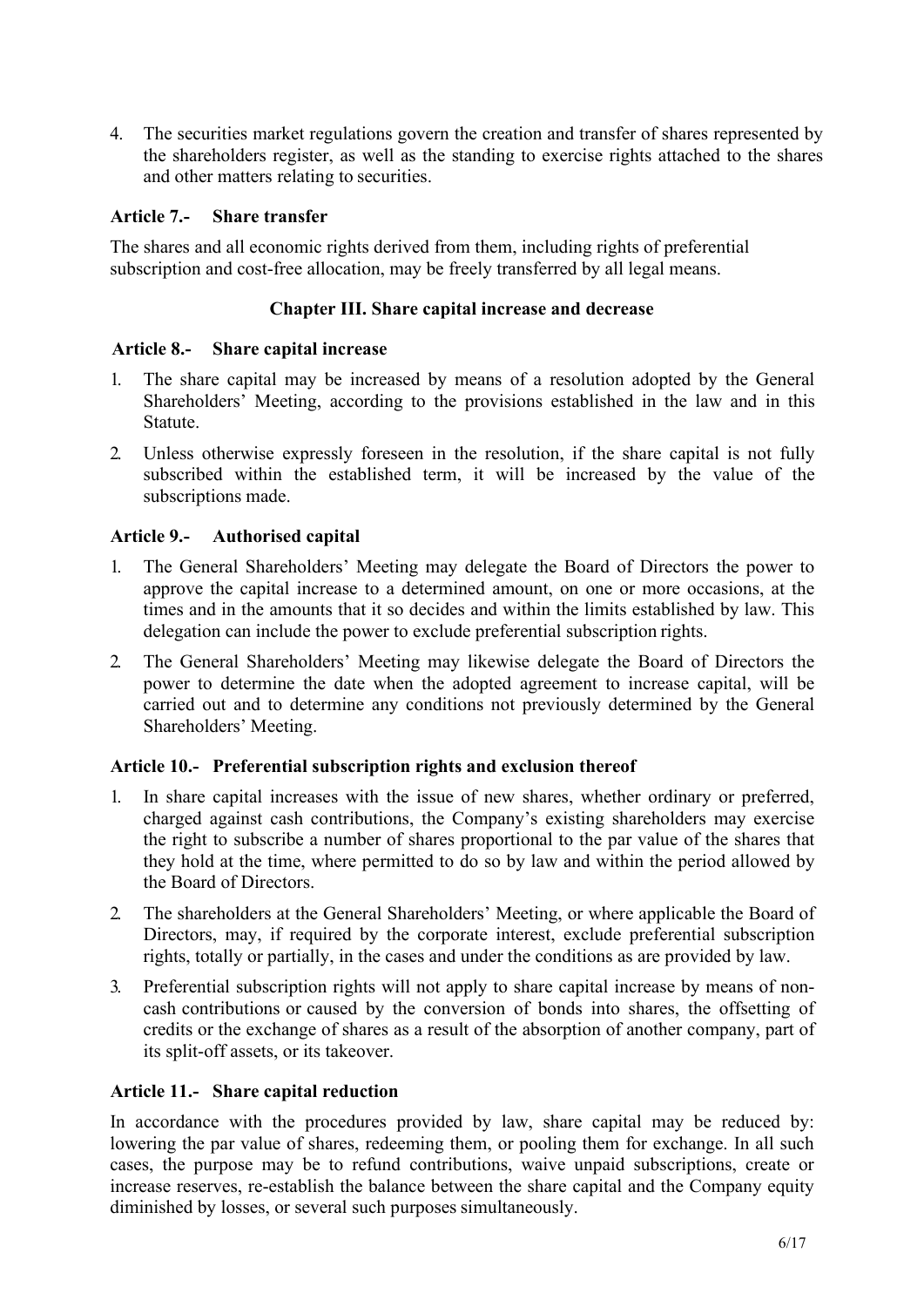## <span id="page-6-1"></span>**Chapter IV. Issue of bonds and other securities**

#### <span id="page-6-0"></span>**Article 12.- Issue of bonds and other securities**

- 1. The Company may issue simple, convertible or exchangeable bonds in compliance with all legally established terms and limits.
- 2. The Board of Directors has the power to agree upon the issue and the admission to trading of the bonds and the granting of guarantees for the issue of bonds.
- 3. Notwithstanding paragraph 2 above, the General Shareholders' Meeting has the power to agree upon the issue of convertible bonds or profit sharing bonds. In such a case, the General Shareholders' Meeting may authorise the Board of Directors to issue the bonds including, potentially, the power to exclude preferential subscription rights held by the Company's shareholders.
- 4. The Company may (i) issue promissory notes, preferential shares, warrants, nonconvertible securities or other similar securities in any of the forms foreseen by law; and

(ii) guarantee the issues of securities made by its subsidiaries.

5. The General Shareholders' Meeting may entrust the Board of Directors with the power of issuing those securities and may authorise it to determine the moment when the agreed issue should be launched, including any other conditions not foreseen in the resolution of the General Shareholders' Meeting, as provided by law.

## **TITLE II – THE COMPANY'S CORPORATE GOVERNANCE**

#### **Chapter I. The General Shareholders' Meeting**

#### <span id="page-6-4"></span><span id="page-6-3"></span><span id="page-6-2"></span>**Article 13.- General Shareholders' Meeting**

- 1. The General Shareholders' Meeting is the supreme body of the Company and its resolutions are binding on all shareholders, including those absent, dissenting, abstaining and those with no right to vote, notwithstanding the rights and actions that may correspond to them.
- 2. The shareholders convened in the General Shareholders' Meeting shall decide on the matters attributed to it by law, by majority vote.
- 3. The General Shareholders' Meeting will be governed by the provisions of the law, this Statute and its own regulations, among others, the General Shareholders' Meeting Regulations.

#### <span id="page-6-5"></span>**Article 14.- Powers of the General Shareholders' Meeting**

- 1. The General Shareholders' Meeting has the power to make resolutions on all matters vested in it by law, by this Statute and by its own regulations and, in particular, on the following matters:
	- (a) Appointing and removing directors, as well as ratifying directors appointed by cooptation.
	- (b) Appointing and removing accounting auditors and, if applicable, liquidators.
	- (c) Approving the previous year's annual accounts, the profit distribution and the corporate management.
	- (d) Increasing or decreasing the share capital, including delegating the Board of Directors the power to increase the share capital.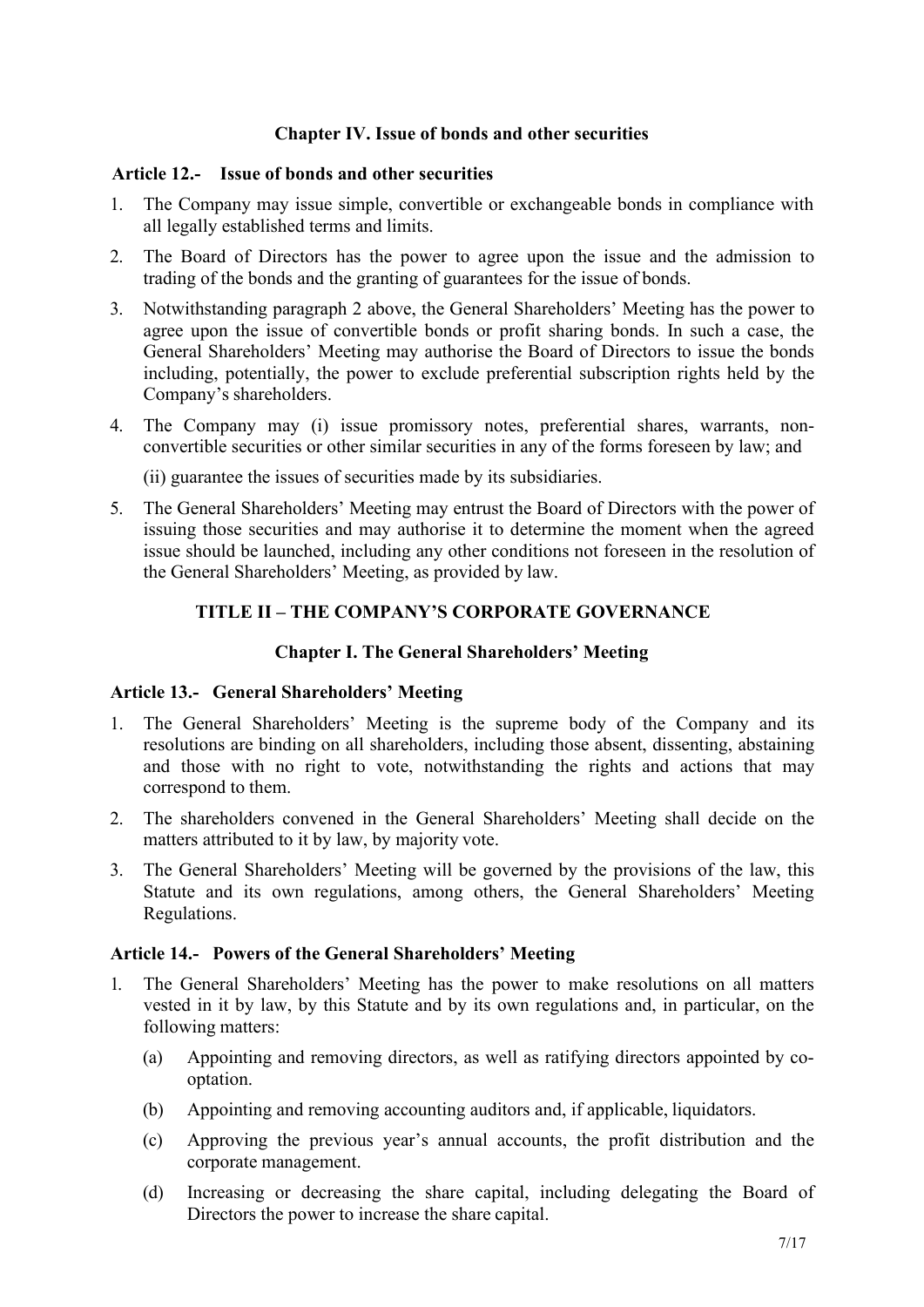- (e) Eliminating or limiting preferential subscription rights.
- (f) Authorising the buyback of treasury shares.
- (g) Approving and amending the Regulations of the General Shareholders' Meeting.
- (h) Amending the Statute.
- (i) Approving the directors' remuneration policy, in accordance with the terms set out in the law.
- (j) Approving the establishment of the Company's directors' remuneration schemes, involving equity awards of shares or rights over, or linked to the value of, shares.
- (k) Exempting directors from prohibitions arising from the duty of loyalty, when the General Shareholders' Meeting is legally authorised to grant such exemption, as well as duties arising from their non-compete obligations towards the Company.
- (l) Approving, when required by law, structural modifications, particularly the transformation, merger, split off and global assignment of assets and liabilities and moving the registered office abroad.
- (m) Acquiring, disposing or contributing essential assets to another company.
- (n) Transferring essential activities, performed up to that time by the Company, to subsidiaries even if the Company retains full control over those activities.
- (o) Winding up the Company.
- (p) Carrying out transactions equivalent to liquidating the Company and approving the liquidation balance sheet.
- 2. Furthermore, the General Shareholders' Meeting will make resolutions on any other issue, as required by the law or this Statute, or when so required by the Board of Directors.
- 3. Those powers that do not rest with the General Shareholders' Meeting according to the law or this Statute will rest with the Board of Directors.

# <span id="page-7-0"></span>**Article 15.- Types of General Shareholders' Meetings**

- 1. General Shareholders' Meetings may be ordinary or extraordinary.
- 2. The ordinary General Shareholders' Meeting must be duly called and held within the first six months of each financial year to review the corporate management, approve previous year's annual accounts, if appropriate, and determine the profit distribution.

The General Shareholders' Meeting may also adopt resolutions on any other issues put to it for consideration.

3. Any General Shareholders' Meeting other than that contemplated in the preceding paragraph shall be extraordinary.

# <span id="page-7-1"></span>**Article 16.- Call of the General Shareholders' Meeting**

- 1. Both ordinary and extraordinary General Shareholders' Meetings shall be convened by publishing an announcement at least one month before the date scheduled for the General Shareholders' Meeting, unless the law establishes another notice period, in which case that period shall apply. The call of the Meeting must be announced using, as a minimum, the following media:
	- The Official Bulletin of the Commercial Registry or one of the most widely-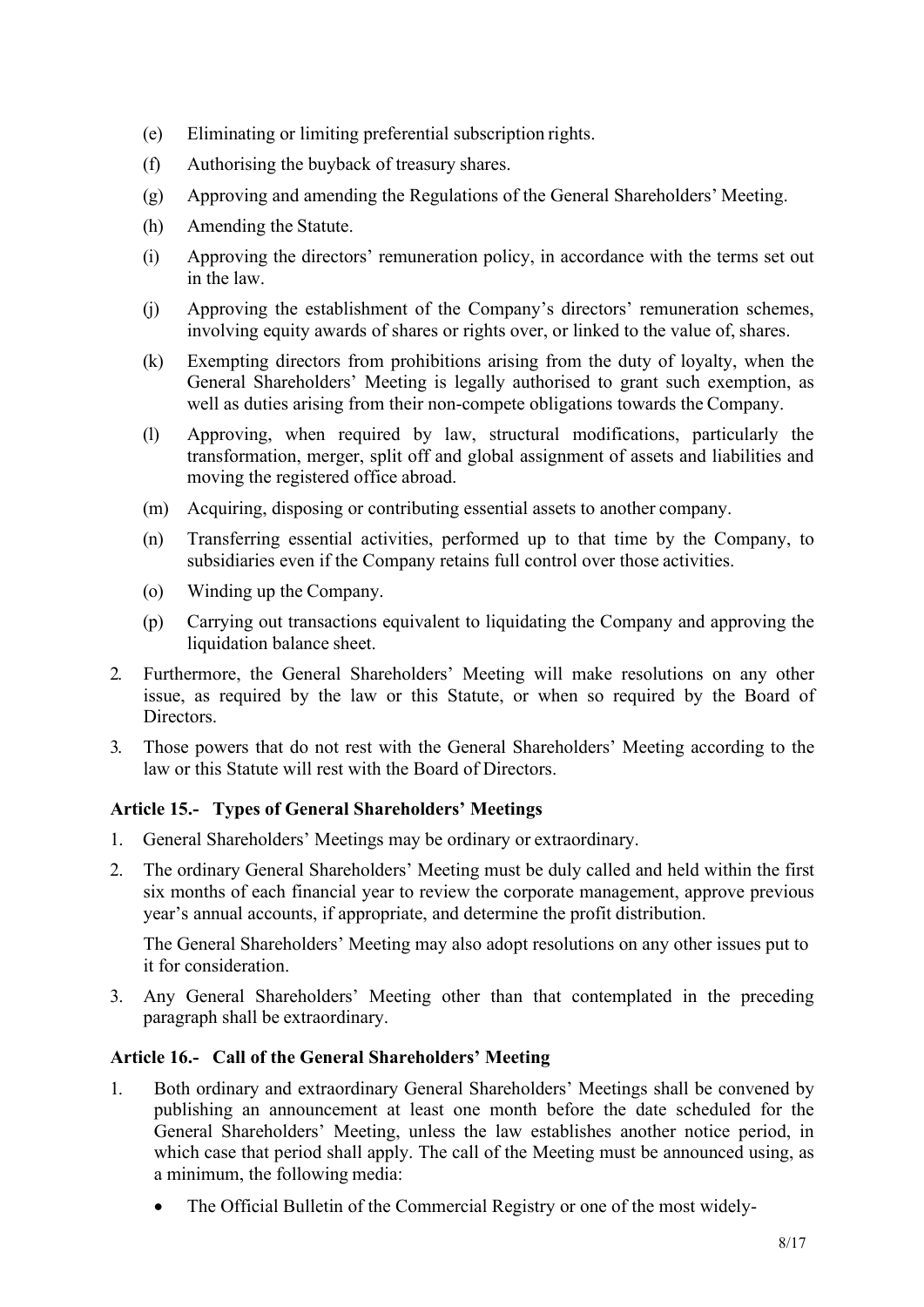circulated newspapers in Spain.

- The website of the Spanish National Securities Market Commission (the "**CNMV**") or of any other securities market regulator where the shares are traded.
- The Company's website.
- 2. When the Company offers all shareholders the option to vote electronically, extraordinary General Shareholders' Meetings can be convened with at least 15-days' prior notice. The shorter call period requires an express agreement (which will only remain in force until the next meeting is held) adopted by the ordinary General Shareholders' Meeting by at least two-thirds of the Company's subscribed capital with voting rights.
- 3. The General Shareholders' Meeting will be held at the venue indicated in the call announcement of the Meeting. If the meeting venue is not specified in the announcement, it will be understood that the Meeting will be held at the Company's registered office.

Should it be necessary, for any reason, to hold the General Shareholders' Meeting in separate assembly halls, adequate audiovisual equipment shall be provided to allow real-time inter-communication between the assembly halls and, consequently guarantee the meeting's continuity. In the event that the assembly halls are located in different premises, the Meeting will be understood to be held at the principal location.

In such case, the principal location of the Meeting, but not the supplementary locations, must be in the municipal area of the Company's registered office. Attendees at any of the Meeting venues will be considered attendees at the General Shareholders' Meeting, provided they meet the requirements set in this Statute and the Regulations of the General Shareholders' Meeting.

- 4. The announcement will indicate: the name of the Company, the date, place and time of the meeting on first call, the position of the person or persons publishing the announcement, all the agenda items to be discussed and any other items that are to be included in the announcement pursuant to the provisions of the law and the Regulations of the General Shareholders' Meeting. Furthermore, the announcement may also indicate the date on which the Meeting may be held on second call.
- 5. Shareholders representing, at least, three per cent of the share capital may request that an addition be published to the call announcement of an ordinary General Shareholders' Meeting, including one or more agenda items, provided that the new items are accompanied by a justification or, where appropriate, by a reasoned motion. This right must be exercised by certified notice served at the Company's registered office within five days after the call announcement of the Meeting has been published. The addition to the call announcement of the Meeting must be published at least fifteen days prior to the scheduled date of the Meeting. Failure to publish an addition to the announcement within the established term will render the Meeting null and void in accordance with the law.
- 6. Shareholders representing at least three per cent of the share capital may, within the same period provided in the preceding paragraph, present reasoned motions on agenda items or matters which ought to be on the agenda for the scheduled Meeting.

# <span id="page-8-0"></span>**Article 17.- Right to attend and vote**

**1.** Each shareholder holding any number of shares will be entitled to attend the General Shareholders' Meeting, provided his/her shares are entered in the corresponding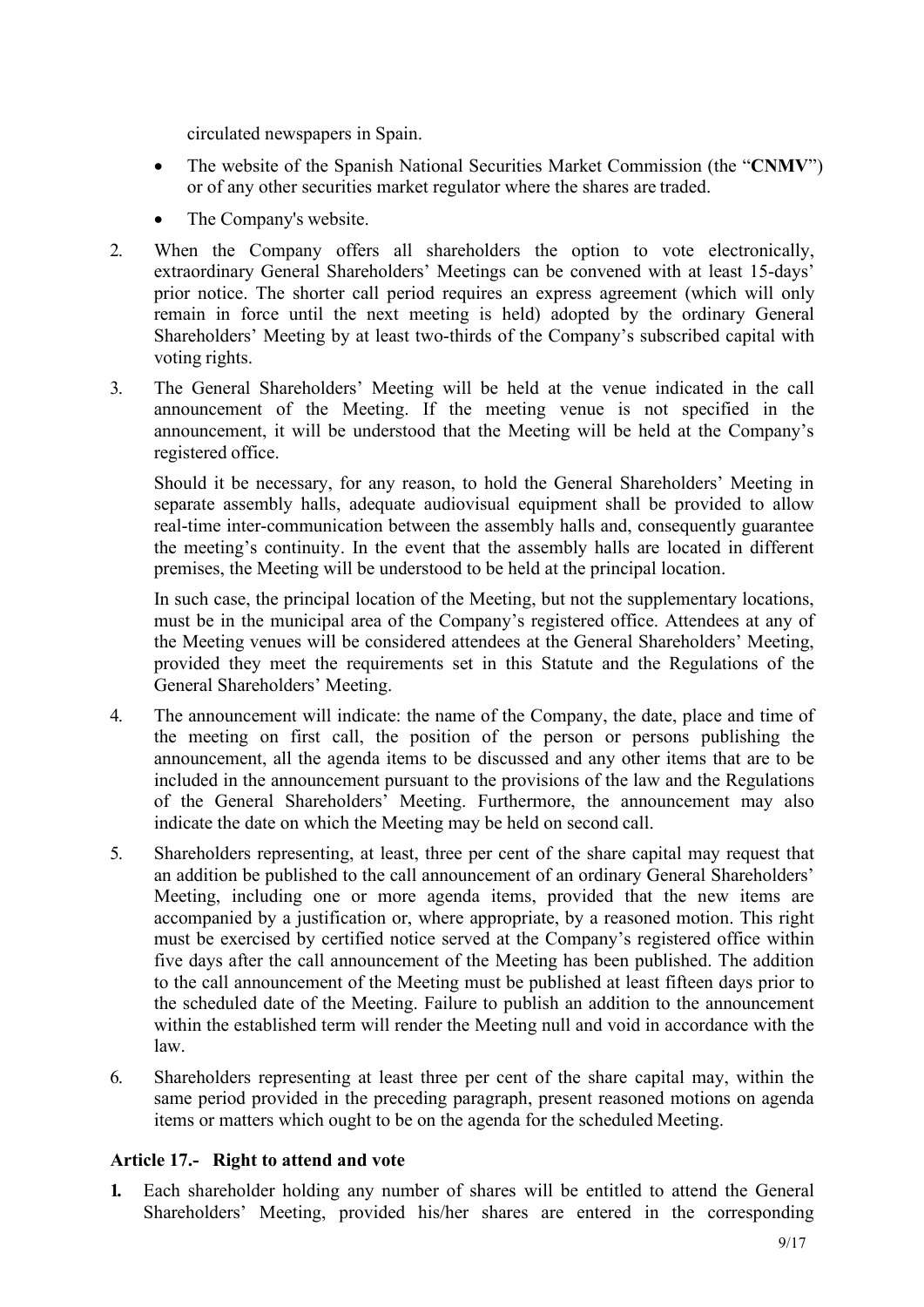accounting registry.

- **2.** Shareholders may attend and vote at the General Shareholders' Meeting by means of IT or remote communication, in accordance with the Regulations of the General Shareholders' Meeting and the resolutions passed by the Board of Directors when the Meeting is announced. The conditions and limitations of this type of attendance and vote shall be established, as the case may be, in the Regulations of the General Shareholders' Meeting, in accordance with the applicable law at all times.
- **3.** The Chair may authorise any other persons as he may deem fit to attend, although this authorisation may be overruled by the General Shareholders' Meeting.
- **4.** The Company's directors shall attend any General Shareholders' Meetings held, although the fact that any one of them is unable to attend for any reason shall in no event prevent the Meeting from being validly constituted.
- **5.** The procedures and systems for counting votes on the proposed resolutions shall be established in the Regulations of the Shareholders' Meeting.

# <span id="page-9-0"></span>**Article 18.- Representation in the General Shareholders' Meeting**

- 1. Any shareholder entitled to attend a General Shareholders' Meeting may be represented by a proxy, who need not be a shareholder.
- 2. The appointment of a third party proxy must adequately guarantee the identity of the represented shareholder and his/her proxy and be conferred specifically for each Meeting in writing or by the distant means determined by the Board of Directors, where applicable, in the call announcement of each General Shareholders' Meeting, in accordance with the Regulations of the General Shareholders' Meeting.
- 3. Prior to his/her appointment, the proxy must inform the shareholder in detail if there is a conflict of interest. If the conflict arises after the proxy is appointed and he/she did not warn the shareholder of its possible existence, the shareholder must be informed immediately. In both cases, if the proxy did not receive specific voting instructions for each item on which he/she must vote on behalf of the shareholder, the proxy must abstain from voting.
- 4. The Chair, the Secretary of the General Shareholders' Meeting, or the individuals appointed on their behalf, will be entitled to determine the validity of the appointment of proxies and the compliance with the attendance requirements for the Meeting.
- 5. The power to act as a proxy is understood to not impinge on the provisions stipulated in the law with regard to family representation and the execution of general powers of attorney.
- 6. Representations obtained by public request shall be governed by law and the Regulations of the General Shareholders' Meeting.

#### <span id="page-9-1"></span>**Article 19.- Constitution of the General Shareholders' Meeting**

1. The General Shareholders' Meeting shall be validly held at first call when the shareholders present or represented hold at least forty per cent of the subscribed capital with voting rights.

At second call, it shall be validly held regardless of the attending capital.

2. This notwithstanding, if the General Shareholders' Meeting, ordinary or extraordinary, is called to discuss any amendment of the Statute it must be attended on first call, in person or by proxy, by shareholders representing at least sixty per cent of the subscribed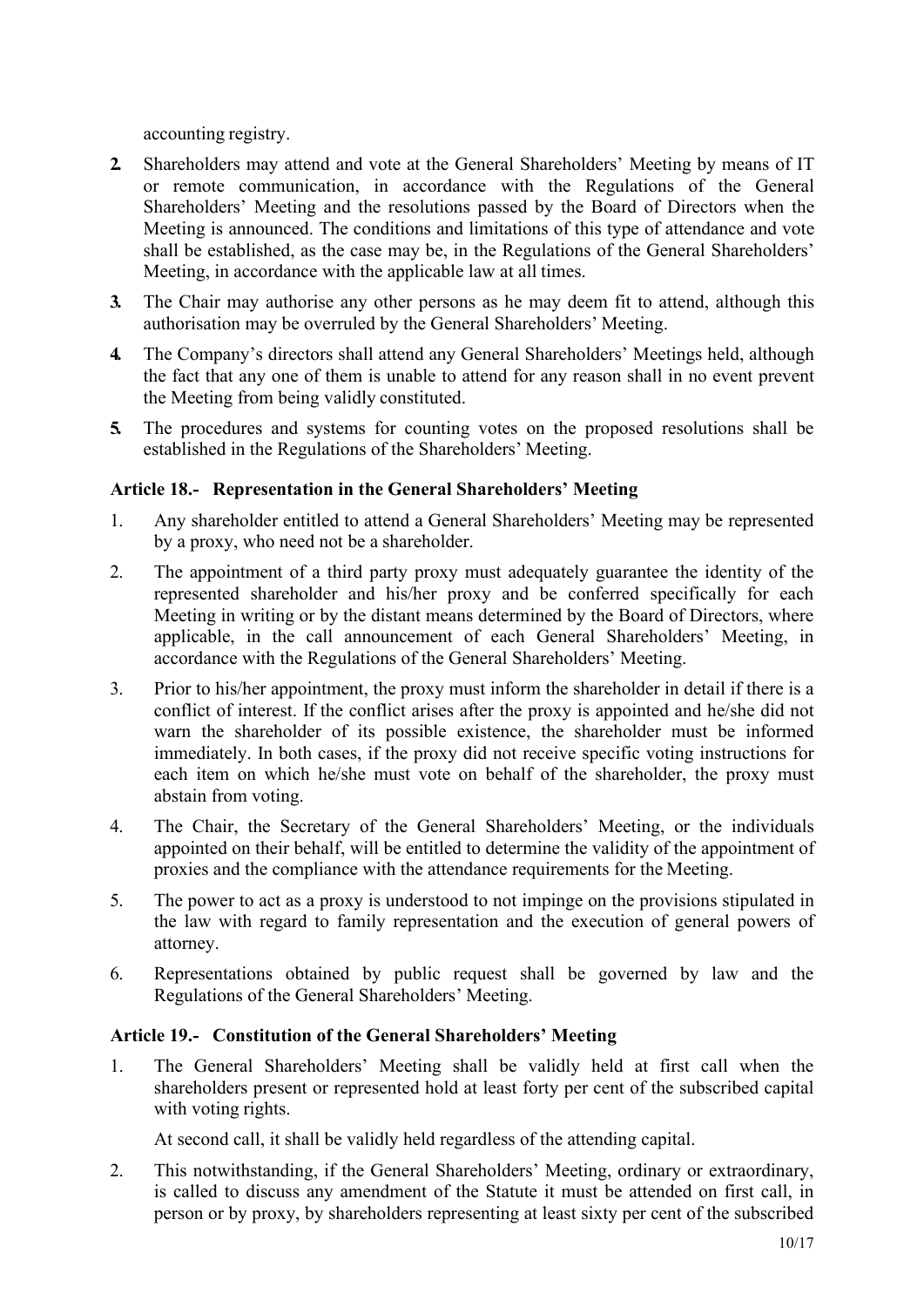voting capital. Such amendments include: increasing or reducing the share capital, issuing bonds, cancelling or limiting shareholders' preferential subscription rights over new shares, transforming, merging, splitting off, globally assigning assets and liabilities, moving the registered office abroad or winding-up of the Company.

At second call, it shall be validly held when the shareholders hold at least forty per cent of said capital.

## <span id="page-10-0"></span>**Article 20.- Passing of resolutions by the General Shareholders' Meeting**

- 1. Each share with voting rights, present or represented at the General Shareholders' Meeting, shall be entitled to one vote.
- 2. Corporate resolutions will be passed by the majority of votes as required, on a case by case basis, by the law.

#### <span id="page-10-1"></span>**Article 21.- Right to information**

1. From the date the call announcement of the General Shareholders' Meeting is published until the fifth calendar day prior to the date of the General Shareholders' Meeting on first call, shareholders may request, in writing, the information or clarifications they consider necessary or submit written questions that they consider pertinent regarding the agenda items. In accordance with the same terms and timeframes, shareholders may request, in writing, explanations that they deem necessary regarding publicly available information that the Company has submitted, where applicable, to the CNMV since the date of the previous General Shareholders' Meeting and regarding the auditors' report.

The Board of Directors must provide such information in writing up until the date of the General Shareholders' Meeting.

- 2. During the General Shareholders' Meeting, shareholders may orally request such information or clarifications that they consider appropriate regarding the agenda items or request such explanations that they consider necessary regarding the publicly available information that the Company has submitted, where applicable, to the CNMV since the date of the previous General Shareholders' Meeting and regarding the auditors' report. If it is not possible to provide the requested information at that time, the Board of Directors will be obliged to provide the information in writing within seven days after the end of the General Shareholders' Meeting.
- 3. The Board of Directors will be obliged to provide any information requested in accordance with this article, unless: that information is not necessary for protecting the shareholder's interests, there are objective reasons to consider that it could be used for non-corporate purposes, or if publicising the information is detrimental to the Company or related companies. Information may not be so denied when the request is backed by shareholders representing at least one-quarter of the share capital.

# <span id="page-10-3"></span>**Chapter II. The Board of Directors**

#### <span id="page-10-2"></span>**Article 22.- Structure of the Board of Directors**

- 1. The Company has a one-tier system of administration and is governed and managed by a Board of Directors, made up of a minimum of five and a maximum of fifteen members.
- 2. The General Shareholders' Meeting will determine the number of Board members. It may fix the number by express agreement or by filling vacancies and appointing new directors within the parameters established in the previous paragraph.
- 11/17 3. The Board will approve the Regulations of the Board of Directors, which will include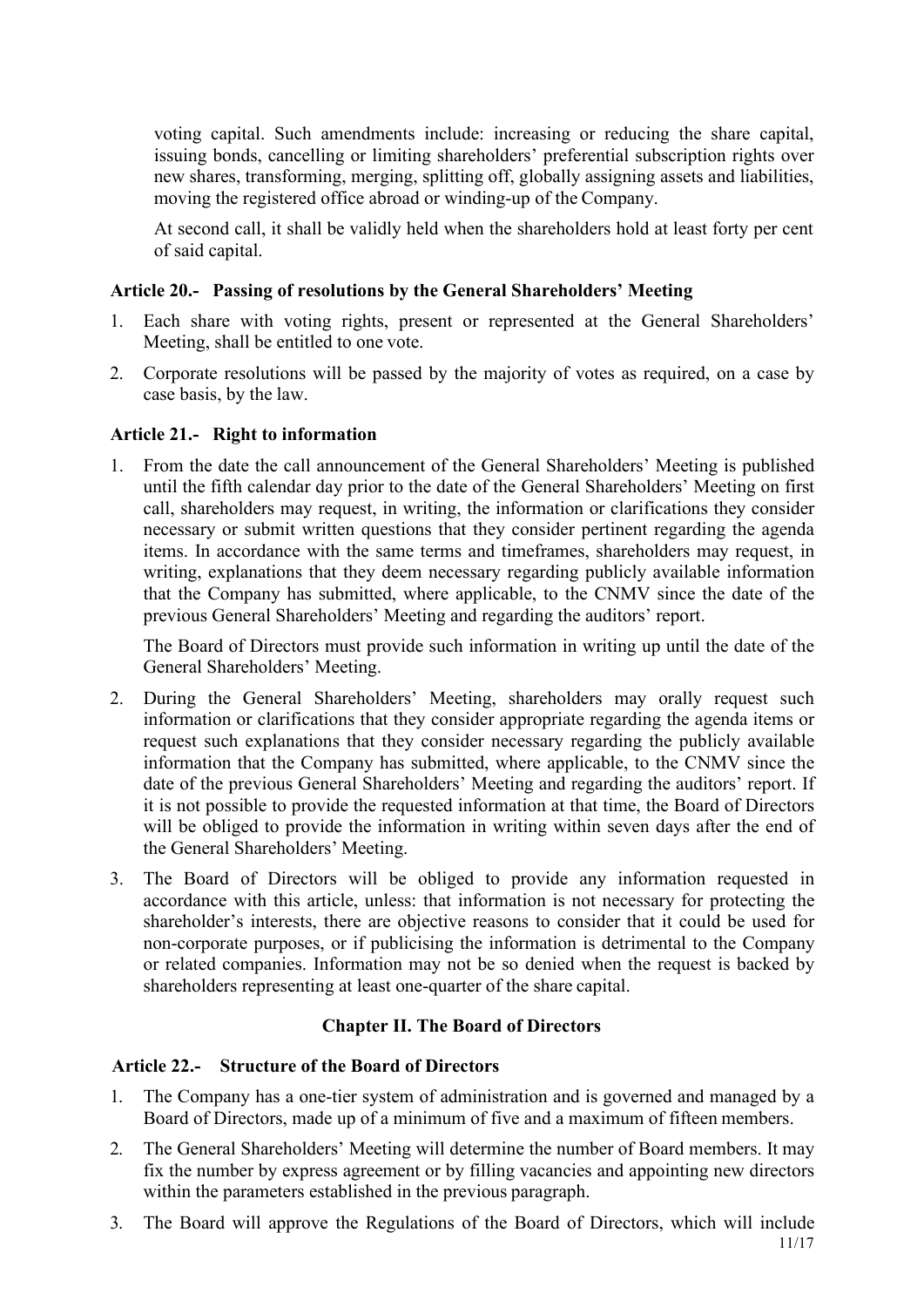rules of procedure and internal regulations, in development of the law and Statute. The General Shareholders' Meeting will be informed of the approval of the Regulations of the Board of Directors and any subsequent amendments thereto.

4. The Board of Directors will be governed by the law, this Statute and the Regulations of the Board of Directors.

#### <span id="page-11-0"></span>**Article 23.- Powers of administration and supervision**

The Board of Directors shall be responsible for the governance, management and administration of the Company's business and interests in all aspects not specifically reserved by law to the competence of the General Shareholders' Meeting. This notwithstanding, it will generally entrust the management of the Company's day-to-day affairs to the management team, and concentrate its activities on supervising and considering any affairs that are particularly important to the Company. Despite this, all powers established as not delegable by law or the Regulations of the Board of Directors will be reserved to, and dealt with directly by, the Board of Directors.

#### <span id="page-11-1"></span>**Article 24.- Powers of representation**

- 1. The Board of Directors will represent the Company in and out of court. This representation applies, without limitation, to all actions within the scope of the corporate purpose.
- 2. The Chair of the Board of Directors will also have the power to represent the Company.
- 3. The power to represent delegated bodies will be governed by the provisions of the delegation resolutions.

#### <span id="page-11-2"></span>**Article 25.- Term of office, vacancies and termination**

- 1. Directors will exercise their office for a four-year term, and may be re-appointed for one or more additional periods of the same maximum duration. Once the period has expired, the appointment will be terminated when the next General Shareholders' Meeting is held, or when the legal period for holding the Meeting that must approve the previous year's annual accounts has elapsed.
- 2. If a vacancy arises during the term of appointment of the Directors, the Board may appoint a person by co-optation to fill that vacancy up to the next General Shareholders' Meeting. Directors appointed by co-optation may be ratified in their position at the first General Shareholders' Meeting held after their appointment. If the vacancy arises after a General Shareholders' Meeting is called but before it is held, the Board of Directors may appoint a director to perform the corresponding duties until the next General Shareholders' Meeting is held. Directors appointed by co-optation need not be shareholders of the Company.
- 3. Directors will be terminated from their position when: so decided by the General Shareholders' Meeting, they notify the Company of their resignation and at the expiration of the period for which they were appointed. The effective date of termination in this last case shall be the date of the first General Shareholders' Meeting held or if the legal timeframe in which to hold a meeting has elapsed.
- 4. Directors shall make their position available to the Board of Directors and formalise, if the Board considers it appropriate, the relevant resignation in the following cases: (a) when they cease to hold the executive positions to which their appointment as director was associated; (b) when they are involved in any of the situations deemed to be incompatible or prohibited according to law; (c) when they have committed a serious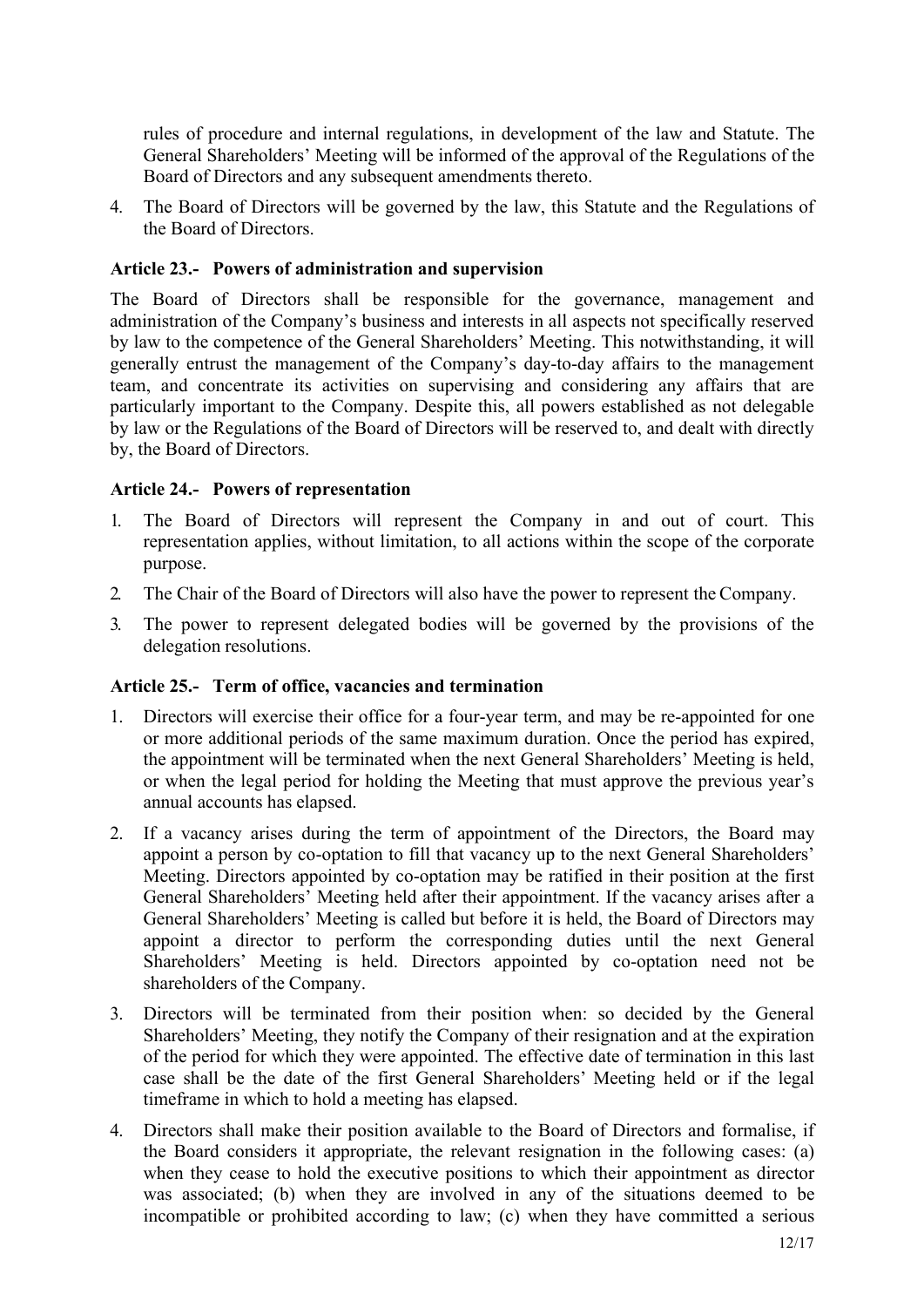violation of their obligations as director; or (d) when remaining on the Board may endanger the Company's interests, negatively affect the Board's credit or reputation, or when the reasons for which they were appointed disappear (for example, when proprietary directors transfer or reduce their shareholding in the Company).

## <span id="page-12-0"></span>**Article 26.- Board meetings**

- 1. The Board will meet at least once a quarter and as well as whenever a meeting is called by: the Chair or Acting Chair, the majority (at least a third) of the directors, or the lead independent director, should one exist. Should a lead independent director exist, the meeting must be called by order of the Chair or the lead independent director. Meetings will normally be held at the registered office, but may be held anywhere else as decided by the Chair and indicated in the call of the meeting.
- 2. If, after requesting the Chair to convene a meeting no such meeting is called within a month and no justified reason is provided, one third of the members of the Board of Directors may call a Board meeting to be held in the municipal area of the Company's registered office, indicating the agenda items.
- 3. As an exception, provided no directors object, the Board may adopt written resolutions, without meeting. In this case, directors may send their votes and any comments they wish to be recorded in the minutes by e-mail.
- 4. The Board may meet simultaneously in separate assembly halls, so long as audiovisual and telephone equipment is provided to ensure real-time inter-communication and interactivity and, consequently guarantee the meeting's continuity. In this case, the communication system will be stated in the call of the meeting and, if appropriate, the places where the necessary technical equipment for attending and participating in the meeting will be made available. The resolutions will be deemed adopted at registered office.

# <span id="page-12-1"></span>**Article 27.- Procedure for meetings**

- 1. Board meetings shall be quorate when attended, in person or by proxy, by more than one half of its members. Any Director may be represented by another.
- 2. Unless the law or this Statute specifically require a supermajority, agreements shall be adopted by an absolute majority of the directors that are present. In case of a tie, the Chair shall have the deciding vote. The Regulations of the Board of Directors may increase the legally or statutorily established majority required for specific matters.

#### <span id="page-12-2"></span>**Article 28.- Directors' remuneration**

1. Members of the Board of Directors shall receive, in their capacity as such, remuneration pursuant to the Statute. The maximum yearly amount for the whole of the Board of Directors will be determined by the General Shareholders' Meeting. It will be reviewed and updated according to the factors or criteria established by the General Shareholders' Meeting. The remuneration will include the following items: (i) a fixed payment; and (ii) allowances for effective attendance at the meetings of the Board of Directors and its delegate or advisory committees.

The Board of Directors must, for each financial year, define the method and time of payment. It must also agree upon the exact allocation among its members of the total remuneration prescribed by the Statute, as described in paragraph one above. The allocation may be calculated individually, taking into account: the functions and responsibilities allotted to each director, membership of the Board's committees and any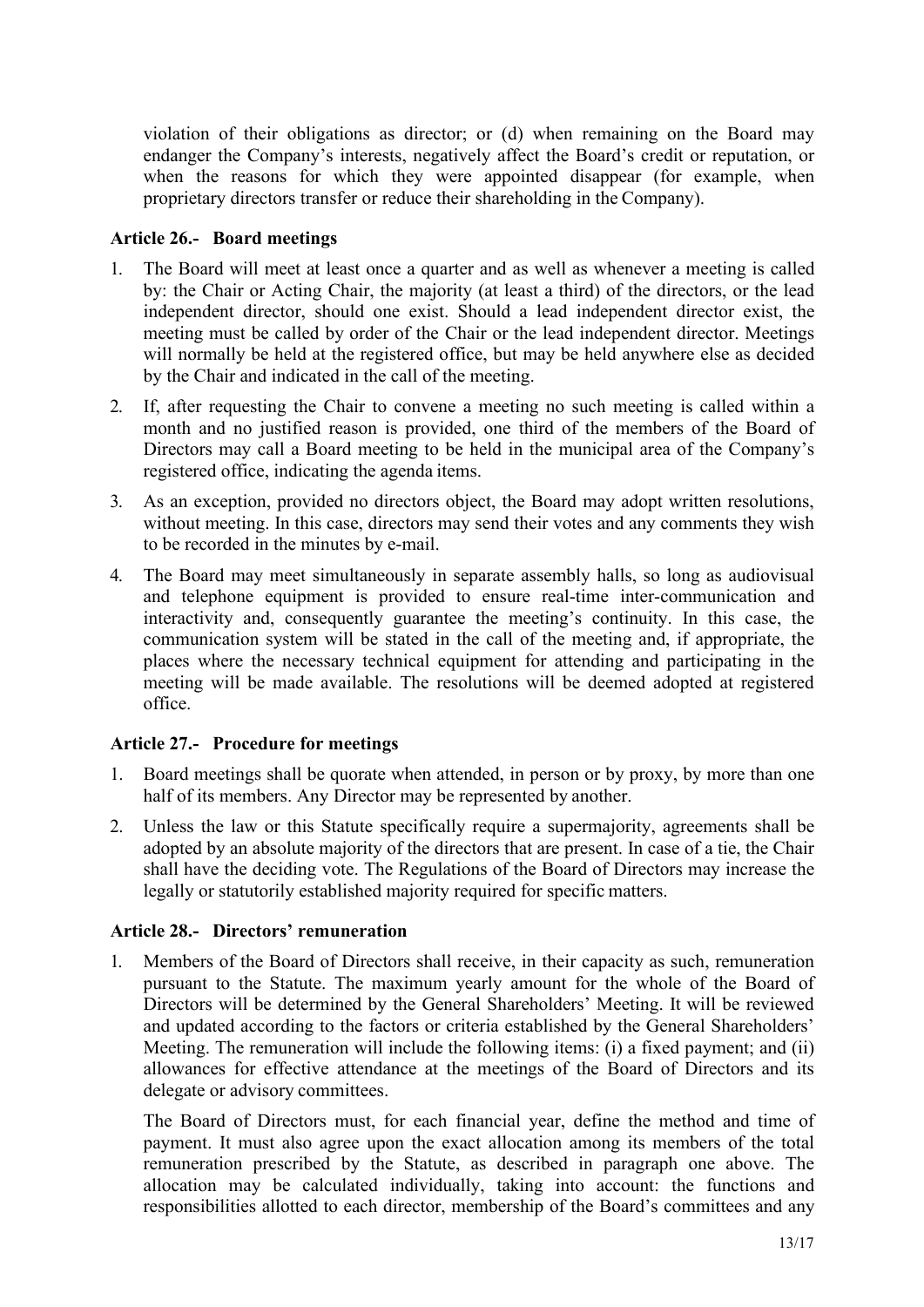other objective circumstances that the Board of Directors deems relevant.

2. The Board of Directors will determine the remuneration that executive directors will receive for performing the executive functions delegated or entrusted to them by the Board of Directors. This remuneration must be in line with the directors' remuneration policy approved by the General Shareholders' Meeting and be reflected in the contract between the director and the Company required by law.

In particular, and without limitation, the remuneration provided in this section and subject to the remuneration policy referred to above, may include: fixed salaries; variable remunerations (based on reaching business objectives and/or personal performance); equity awards, stock options rights or other securities entitling their holders to obtain shares; severance pay for reasons other than a failure to fulfil duties; pensions; insurance; forecast systems; differed payment plans; and retirement plans consisting of the provision of shares or options for shares of the Company, or which are indexed to the value of shares; established for those members of the Board of Directors who perform executive functions.

- 3. The Company can purchase civil liability insurance for its directors.
- 4. The Board of Directors will draft and publish an annual report on the director's remuneration, which will include the compensations the directors receive or should receive as such directors, and, if applicable, for the performance of execution duties.

Said report will include complete, clear and comprehensible information on the director's remuneration policy applicable to the current financial year, as well as a global summary of the implementation of the remuneration policy during the previous financial year and the breakdown of the individual remunerations received by each of the directors under any concepts in said financial year.

Said report will be disclosed and submitted to a vote by the shareholder's ordinary general meeting, on a consultative basis and as a separate item on the agenda.

# <span id="page-13-0"></span>**Article 29.- Directors' remuneration policy**

- 1. The directors' remuneration policy will be approved by the General Shareholders' Meeting at least once every three years as a separate agenda item in accordance with the applicable legislation.
- 2. The remuneration policy, which must be in line with the remuneration scheme envisaged in this Statute, will establish the maximum annual remuneration payable to all members of the Board of Directors for the purpose of remunerating the Board members, in their capacity as such.
- 3. With respect to the remuneration of executive functions, the remuneration policy will set out: the amount of the fixed annual remuneration and its variation during the period to which the policy refers, the different parameters to set the variable components and the main terms and conditions of the contracts signed with executive directors. The main terms and conditions of the contracts should include, in particular: their duration, compensations for early termination or termination of the contractual relationship and exclusivity agreements, and post-contractual non-competition and permanence or loyalty clauses.
- 4. If the annual report on directors' remuneration is rejected in the advisory vote of the ordinary General Shareholders' Meeting, the remuneration policy applicable for the subsequent financial year must be submitted for approval by the General Shareholders' Meeting before being applied, even if the three-year period mentioned in paragraph 1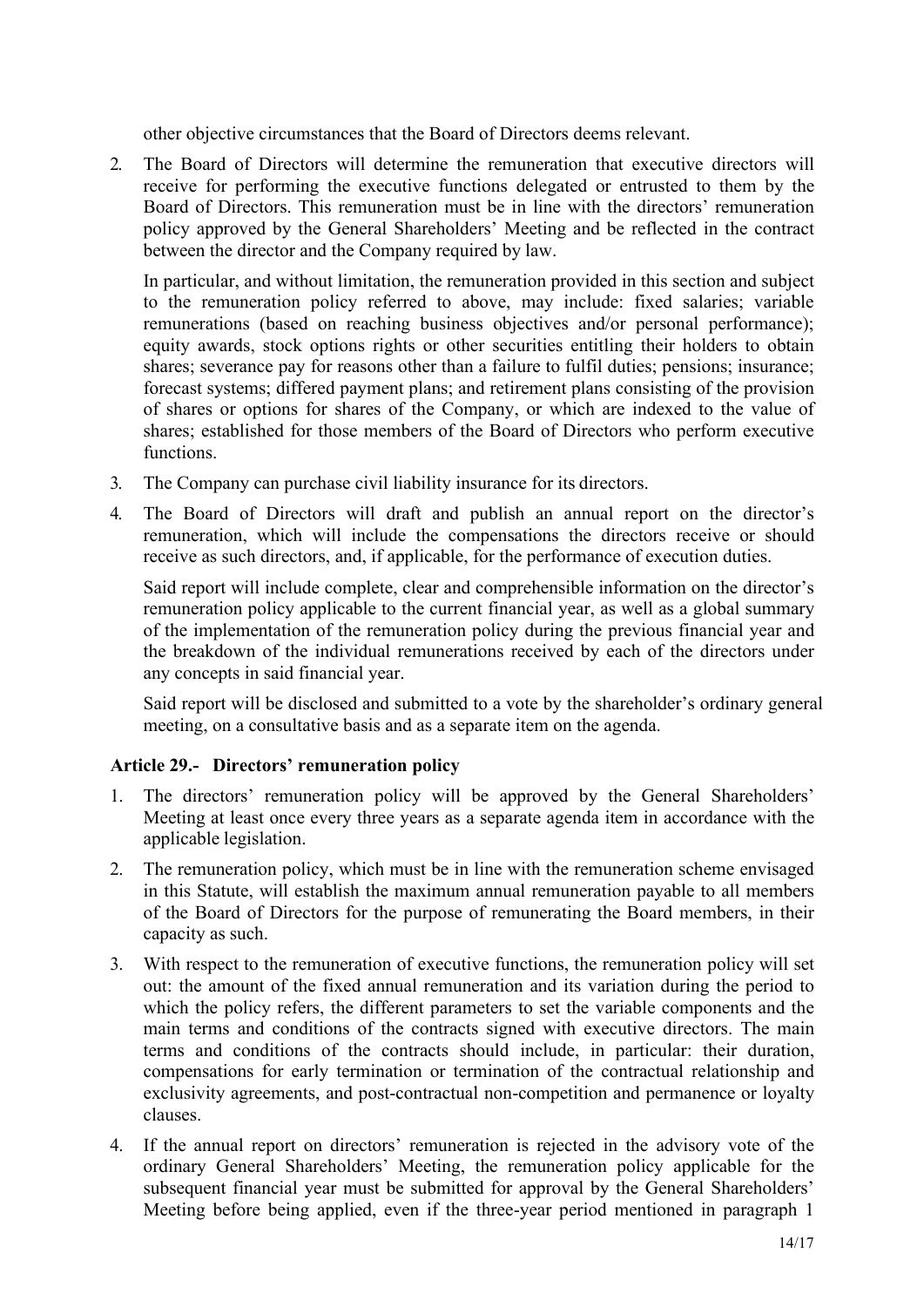above has not yet elapsed. An exception is made where the remuneration policy is approved during the same ordinary General Shareholders' Meeting.

#### <span id="page-14-0"></span>**Article 30.- Committees of the Board of Directors**

- 1. The Board of Directors may create such executive and advisory committees as it considers appropriate to deal with the matters within their competence, appointing the directors who must sit on such committees.
- 2. The Board will in any case appoint an Audit Committee and an Appointments and Remuneration Committee. The Regulations of the Board of Directors will regulate the composition and functioning of both Committees.

### <span id="page-14-1"></span>**TITLE III – ANNUAL CORPORATE GOVERNANCE REPORT AND CORPORATE WEBSITE**

#### <span id="page-14-2"></span>**Article 31.- Annual corporate governance report**

- 1. As a company listed on the Spanish Stock Exchanges, the Board of Directors shall approve an annual report on the corporate governance of the Company each year, containing the information stipulated by law and any other details it considers appropriate.
- 2. The annual corporate governance report shall be approved prior to the publication of the announcement of the ordinary General Shareholders' Meeting for the corresponding financial year. It shall also be made available to shareholders on the Company's website no later than the date of publication of the call of the ordinary Shareholders' Meeting at which the annual accounts of the financial year to which the annual corporate governance report refers are to be approved, if appropriate.

# <span id="page-14-3"></span>**Article 32.- Website**

- 1. The Company shall have a website containing information for shareholders, including the documents and information required by law and the Company's internal rules on corporate governance, along with any other information considered appropriate to offer shareholders through this channel.
- 2. The address of the Company's website is [www.amrest.eu.](http://www.amrest.eu./)
- 3. The Board of Directors may resolve to modify, move or eliminate the website, in which case it will be authorised to modify the preceding paragraph of this article. The resolution to modify, move or eliminate the website shall be entered in the Company's page of the Commercial Registry and published in the Official Gazette of the Commercial Registry and on the modified, moved or eliminated website for thirty days after insertion of the resolution.

#### **TITLE IV - ANNUAL ACCOUNTS**

#### <span id="page-14-5"></span><span id="page-14-4"></span>**Article 33.- Financial Year**

<span id="page-14-6"></span>The financial year shall begin on January 1 and end on December 31 of each calendar year.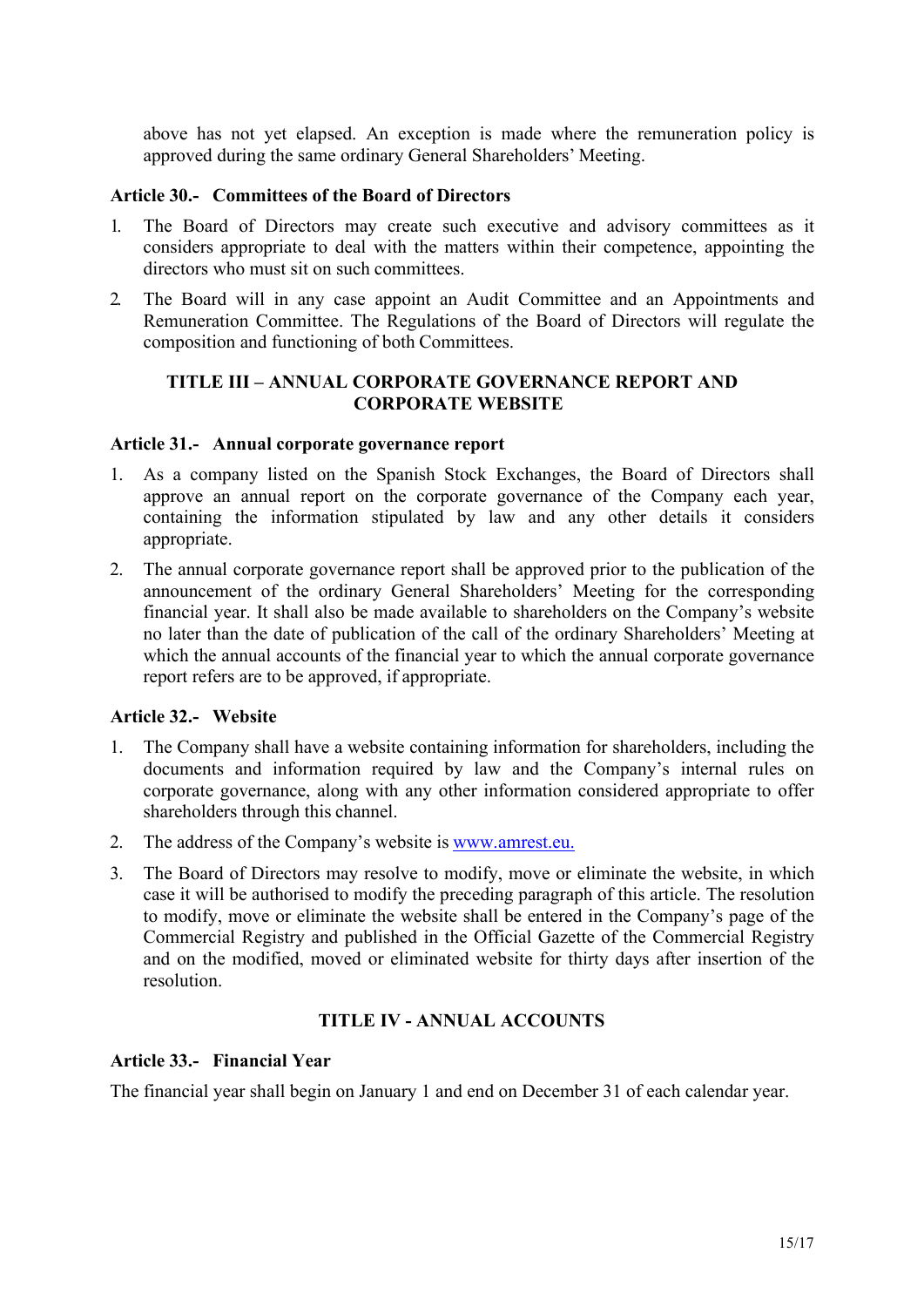## **Article 34.- Preparation of the annual accounts and distribution of profits**

- 1. Within the established legal deadlines, the Board of Directors will prepare the annual accounts, the management report and the proposal for profit distribution once these have been reviewed and reported by the Company's accounting auditor and presented to the General Shareholders' Meeting, as applicable.
- 2. The Board of Directors will try to prepare the accounts in such a way as to avoid accounting auditors from making reservations. Nevertheless, when the Board feels that it should stand by its criteria, it will publicly explain the contents and scope of the discrepancies.

## <span id="page-15-0"></span>**Article 35.- Verification of the annual accounts**

The accounting auditor, appointed by the General Shareholders' Meeting, will review the Company's annual accounts and management report before the closing of the financial year to be audited, for a determined period, which must be between three to ten years, from the beginning date of the first year to be audited, notwithstanding the provisions of the audit regulations with respect to the possibility of an extension.

#### <span id="page-15-1"></span>**Article 36.- Approval of the annual accounts**

- 1. The annual accounts will be submitted for the approval of the General Shareholders' Meeting.
- 2. Once the annual accounts are approved, the General Shareholders' Meeting will decide on the profit distribution for the financial year.
- 3. Dividends may be issued against the financial year's profits or assigned to unrestricted reserves only if the requirements established by law and in the Statute have been met, and the net worth is not or, as a consequence of the distribution, will not be less than the share capital. If there are losses from prior financial years which make the Company's net worth lower than the share capital, profits shall be allocated to cover the losses.
- 4. If the General Shareholders' Meeting agrees to pay out dividends, it shall determine the amount, payment date and method of payment. The determination of these details may be delegated to the Board of Directors, as well as any other details that may be needed or suitable to execute the resolution.
- 5. The General Shareholders' Meeting may approve the total or partial payment of the dividend in kind, if and when:
	- (a) the assets or securities to be distributed are homogeneous;
	- (b) they are traded on an official market at the time of the agreement, or pertinent mechanisms have been put in place to make them liquid within a maximum of one year; and
	- (c) they are not distributed for less than the value that appears in the Company's books.
- 6. The General Shareholders' Meeting and the Board of Directors may approve the distribution of interim dividends, with the limitations and requirements established by law.

#### <span id="page-15-2"></span>**Article 37.- Deposit of the annual accounts**

Within one month after the annual accounts are approved, the Board of Directors will submit the certification of the resolutions adopted by the General Shareholders' Meeting approving the annual accounts and the distribution of profits for deposit in the Commercial Registry